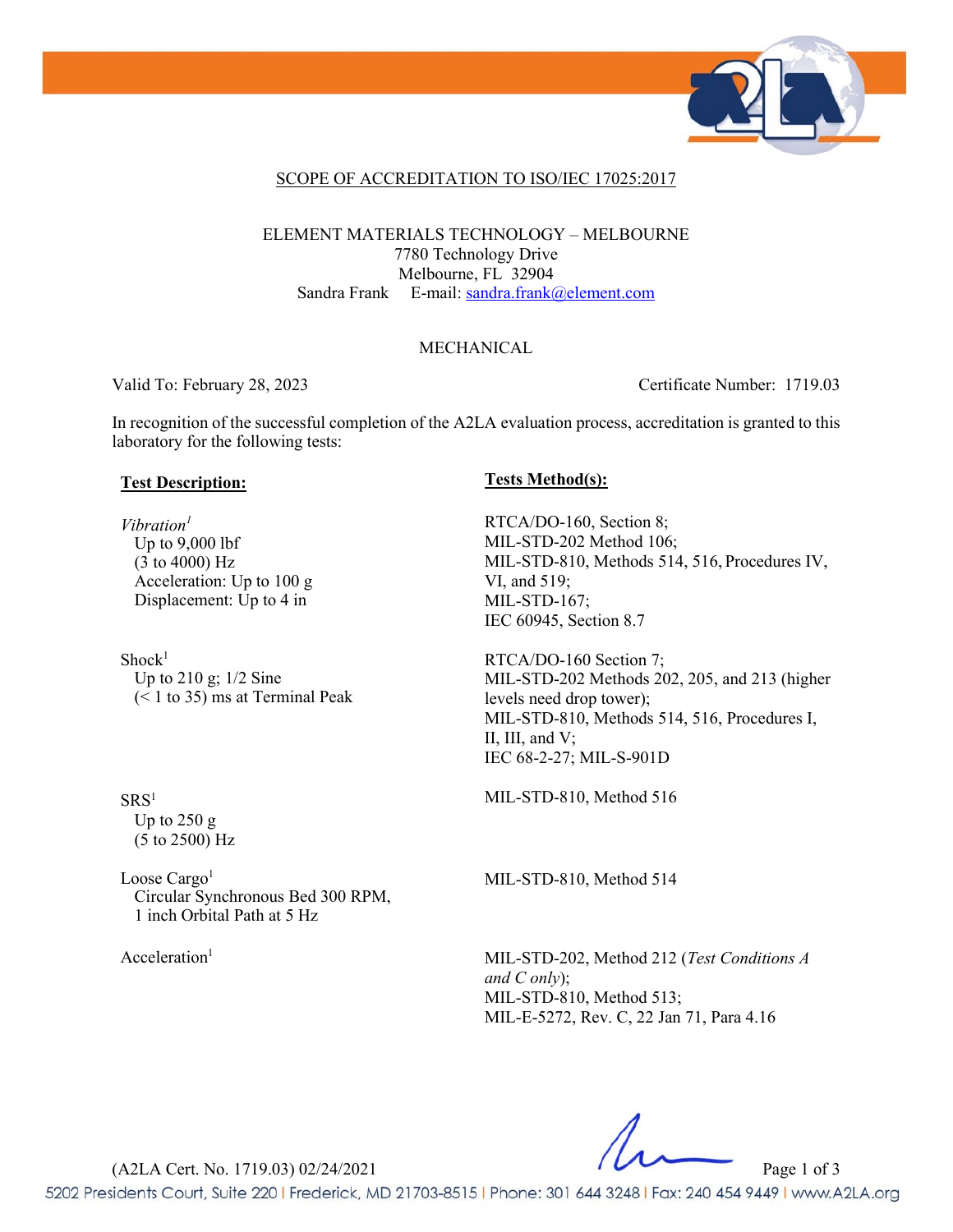| <b>Test Description:</b>                                                             | <b>Tests Method(s):</b>                                                                                                                                                               |
|--------------------------------------------------------------------------------------|---------------------------------------------------------------------------------------------------------------------------------------------------------------------------------------|
| Salt Spray <sup>1</sup>                                                              | ASTM B117, ASTM D1735, ASTM D2247;<br>DIN50021-SS; IEC 60945 Section 8.12;<br>MIL-STD-202, Method 101;<br>MIL-STD-810, Method 509;<br>RTCA/DO-160, Section 14                         |
| Sand & $Dust1$                                                                       | IEC 60529, Section 13;<br>MIL-STD-810, Method 510;<br>MIL-STD-202 Method 110A;<br>RTCA/DO-160, Section 12                                                                             |
| Humidity (Temp/Humidity) <sup>1</sup>                                                | Bellcore GR-63 (5.1.1.3);<br>MIL-STD-202 Methods 103, 105.1, and 106;<br>MIL-STD-810, Method 507;<br>RTCA/DO-160, Section 6;<br>DIN 50017; IEC 60945, Section 8.3                     |
| Moisture Resistance <sup>1</sup>                                                     | MIL-STD-202, Method 106                                                                                                                                                               |
| High/Low Temperature <sup>1</sup>                                                    | MIL-STD-810, Methods 501, 502, 520;<br>MIL-STD-202, Method 108A;<br>IEC 60945, Sections 8.2, 8.4;<br>RTCA/DO160, Sections 4.5.1, 4.5.2, 4.5.3, 4.5.4,<br>4.55, 5, 24 (Category A & C) |
| Thermal Shock <sup>1</sup>                                                           | RTCA/DO160, Section 6;<br>IEC 60945, Section 8.5;<br>MIL-STD-202 Method 107G;<br>MIL-STD-810, Method 503                                                                              |
| Altitude <sup>1</sup><br>Up to $70,000 \, \text{ft}$                                 | MIL-STD-810, Method 500;<br>RTCA/DO160 Sections 4.6.1, 4.6.3                                                                                                                          |
| Leakage $(Immersion)^1$                                                              | MIL-STD-810, Method 512;<br>IEC 60945, Section 8.9                                                                                                                                    |
| Fluid Susceptibility <sup>1</sup>                                                    | MIL-STD-810, Method 504;<br>RTCA/DO-160, Section 11                                                                                                                                   |
| HALT/HASS <sup>1</sup><br>Random Vibration (5 to 5000) Hz<br>Level (0 to 85) $g(pk)$ | Halt Standard;<br>General Halt Requirements, Customer Supplied                                                                                                                        |

 $(A2LA$  Cert. No. 1719.03) 02/24/2021 Page 2 of 3

*Temperature: (-100 to 200) °C*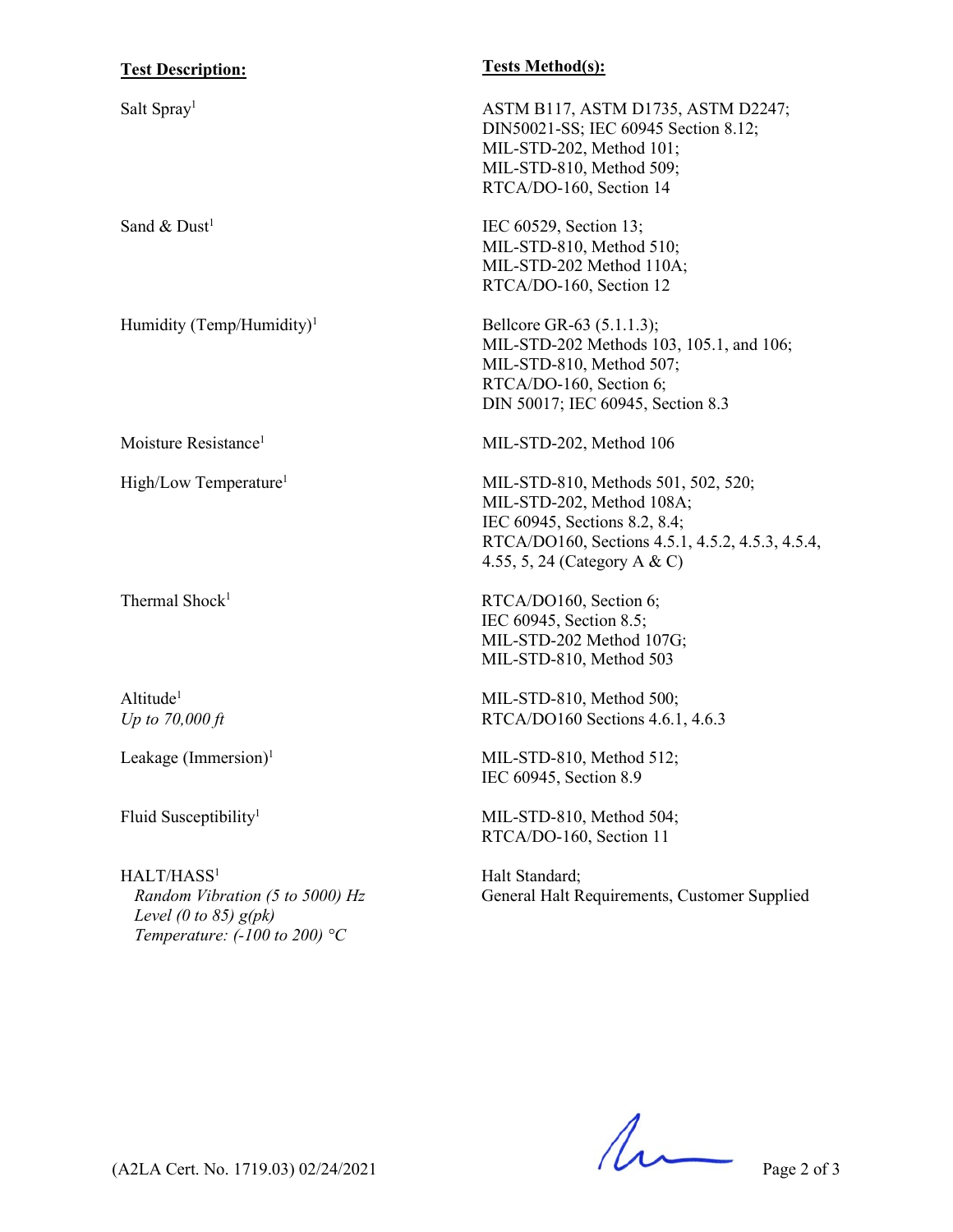| <b>Test Description:</b>                   | <b>Test Method(s):</b>                                     |
|--------------------------------------------|------------------------------------------------------------|
| Rapid Decompression <sup>1</sup>           | MIL-STD-810, Method 500;<br>RTCA/DO160                     |
| Over Pressure <sup>1</sup>                 | RTCA/DO160                                                 |
| Rain <sup>1</sup>                          | MIL-STD-810 Method 506 Proc III;<br>IEC 60945, Section 8.8 |
| Solar Radiation <sup>1</sup>               | MIL-STD-810, Method 505                                    |
| $Im$ pact <sup>1</sup>                     | UL 746C, Section 57                                        |
| Icing/Freezing Rain <sup>1</sup>           | MIL-STD-810, Method 521;<br>RTCA/DO160, Section 24         |
| Pressure <sup>1</sup><br>Up to $3,000$ psi | Valve Research QTP50007-1                                  |
| Water <sup>1</sup>                         | IEC 60529, Section 14                                      |
| Waterproofness <sup>1</sup>                | RTCA/DO160, Section 10.3.1, 10.3.3 & 10.3.4                |
| Freeze/Thaw <sup>1</sup>                   | MIL-STD-810, Method 524                                    |
| Water Jet Cleaning <sup>1</sup><br>50 psi  | DRS 9608-96800-0001, Customer Supplied (PSI 50)            |
| Steam Jet <sup>1</sup><br>105 psi          | DRS 9608-96800-0001, Customer Supplied (105<br>PSI)        |
| Flammability <sup>1</sup>                  | RTCA/DO160, Section 26, CAT C; FAR 25-853                  |
| Drop Test <sup>1</sup>                     | IEC 60945/Ed4, Section 8.6.1                               |
| Blowing Rain <sup>1</sup>                  | MIL-STD-810, Method 506, Procedure I                       |
|                                            |                                                            |

<sup>1</sup> Using customer-specified test methods utilizing any combinations of test equipment parameters listed above.

Note: this lab is capable of performing current and older versions of MIL-STD-810 (versions B through H) and RTCA/DO-160 (versions B through G) for the methods listed above. The methods listed above on this Scope are accredited.

 $(122A \text{ Cert. No. } 1719.03) 02/24/2021$